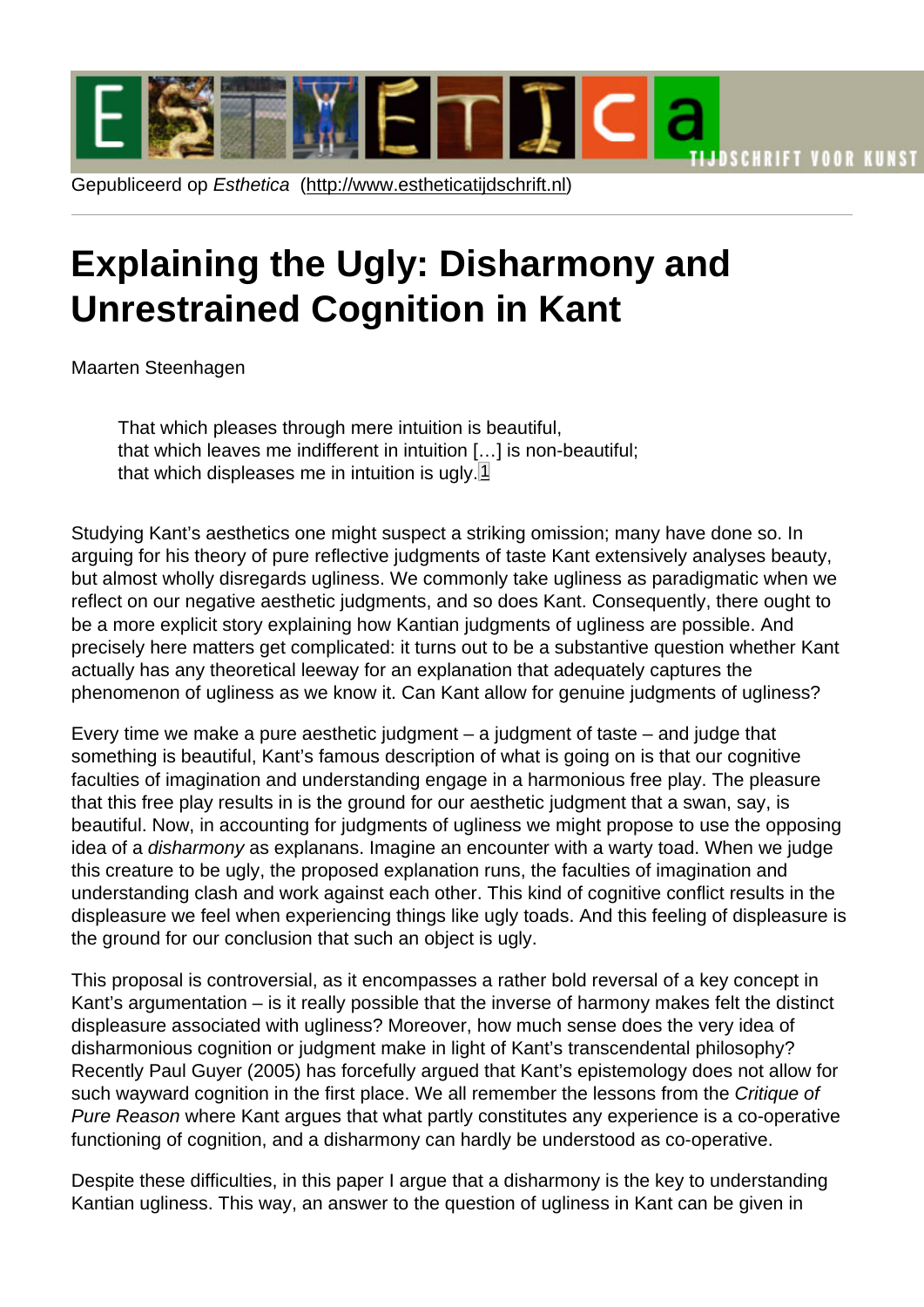<span id="page-1-0"></span>terms of a disharmonious free play of the faculties of imagination and understanding. To appreciate this answer, it is firstly required to get a more adequate understanding of what it is that is asked for (§1). I will argue that the question as it is normally raised in the literature already assumes too much of an answer. In §2 I touch on some relevant points in Kant's exposition of judgments of beauty, in order to understand the cognitive functioning that underpins our positive and negative feelings in judging appearances of things. After that, I reconstruct Henri Allison's account (§3), who defends the idea that a disharmonious free play can explain ugliness as a negative judgment of taste. In response to this, I argue in §4 how Allison's account, and any account similar to it, cannot overcome Guyer's epistemic objection. But I also argue that Guyer's epistemological claim needs to be weakened to avoid absurdity. This allows me to present a more modest proposal of how to understand Kantian ugliness in the final section (§5).

#### 1. Diagnosing the debate: catfish and Milton's Death

If we ask an explanation of ugliness in terms of Kant's aesthetics, what precisely is the phenomenon that demands explication? What we take to be ugly, to use Garrett Thomson's imaginative examples, are things like crabs' faces, cows' faeces, catfish, and monkey's bottoms (Thomson 1992, 107). Given this, it is all too easily supposed that, just as for us, 'ugliness' [Häßlichkeit] is for Kant a term for nasty looks. $2$  Kant obviously defends that judgments of beauty are based on how things appear to us. In fact, this is his key insight; that our way to experience pure beauty is in a judgment of taste, a judgment based exclusively on the object's formal presentation in intuition – it is based on how an object appears to us. On this line of reasoning it might be equally expected that, given that ugliness is about looks as well, also ugliness can be recognised in a judgment of taste.

Sean McConnell, for instance, straightforwardly takes the apparent omission in Kant to be one of a pure judgment of ugliness; a negative judgment of taste (McConnell 2008). Likewise, David Shier directly takes it that what misses in Kant's theory is a clear story about how ugliness is recognised in such a negative judgment of taste (Shier 1998, 412-13). Yet, any such starting point seems to be inspired by our contemporary usage of 'ugliness' as a concept for nasty looks. Before assuming that this also is what the author of the third Critique ought to account for, it must be considered that what Kant precisely held to be the nature of ugliness might turn out to be more complex.

#### 1.1 Kantian ugliness?

Kant recognises that ugliness exists. "Beautiful art," he observes, "displays its excellence precisely by describing beautifully things that in nature would be ugly or displeasing" (CJ 5:312). He clearly sees an opposition between ugliness and beauty. From this we might infer that to ugliness belongs an aesthetic judgment, analogous to the judgment of beauty, but opposing it in relevant respects. Logically, for any concepts to be opposites in the first place they must at least have something in common, and it is plausible that here Kant holds the aesthetic dimension to be the common factor involved in both beauty and ugliness. In that way, beauty and ugliness mark endpoints of an aesthetic spectrum.

I contend that this is the right conclusion to draw: to ugliness belongs an aesthetic judgment. But in making the inference, two points about Kant's aesthetics are crucial. The one is about the nature of the opposition, and the other concerns the nature of judgments that are aesthetic. First, beauty and ugliness are for Kant not contradictories but only contraries. No more than one of these attributes (i.e. beautiful, ugly) can hold for a thing at a time, but it is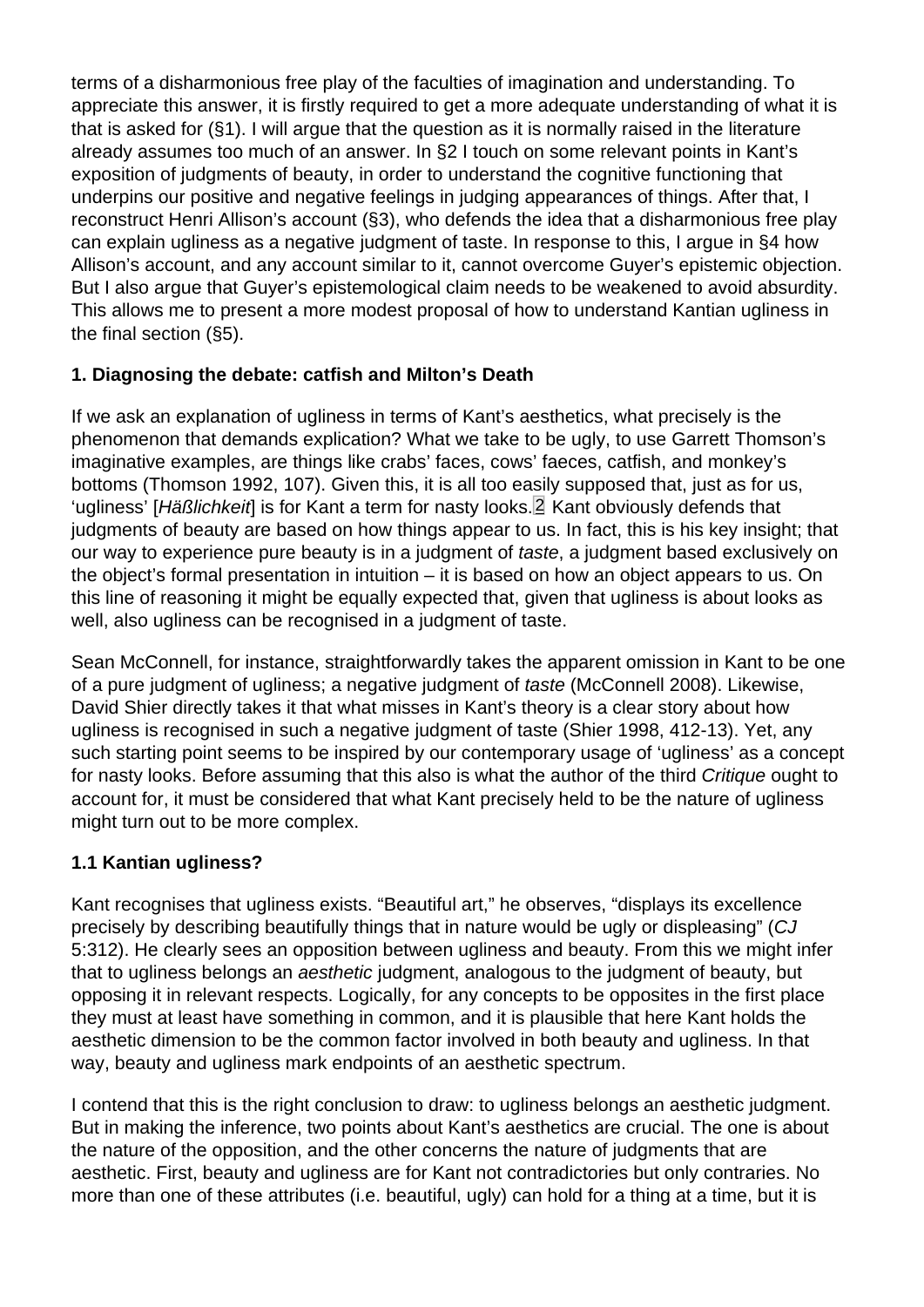<span id="page-2-0"></span>also possible that neither of them applies. This picture shows up clearest in Kant's logical writings, where he states that "ugliness is thus something positive, not a mere lack of beauty, but also the existence of that which is opposed to beauty" (LP 24:708).<sup>[3]</sup> Accordingly, it is no logical truth that all not-beautiful things are ugly, as they can be neutral as well. Another illustration here is the three-valued model Kant often repeats: 'Beautiful – Neutral – Ugly' (e.g. NF 15:296). This prominently gives aesthetic neutrality its place, separating beauty and ugliness. Consequently, even if our inference about ugliness as involving aesthetic judgment is correct, a simple negation of his account of beauty looks to be too coarse to do the work, as this takes neutrality on board as well.

The second point, which is vital, is that Kant uses 'aesthetic' notably broader than we currently do: it strictly applies to all judgments pertaining to feeling (CJ 5:204). So although his theory includes a reflective aesthetics concerned with disinterested judgments of appearance of form, it additionally encompasses both practical aesthetic judgments that make moral value or usefulness felt, and pathological aesthetic judgments with a feeling due to visceral sensation (FI 20:232). The first allow you to judge that a sunset is pretty, the second that your broom has a good grip and excellent balance, and the last that the hot footbath you take is gratifying.

It is important to note that practical and pathological aesthetic judgments can never lead to the recognition of beauty. The reason for this is a metaphysical one: Kantian aesthetic judgments are identified by what we can call the 'subjective source' of pleasure or displeasure. In other words, it is the source of feeling that makes an aesthetic judgment of the kind it is. $4$  The important point Kant wishes to make is that when we experience beauty we feel a pleasure brought about in a specific way, namely resulting from an unrestricted play of imagination and understanding. It is this play that is the source that identifies reflective judgments. Accordingly, given that practical and pathological judgments by necessity differ in source, these different types of aesthetic judgment can never lead to the recognition of beauty.

Kant is clear about the difference in source of the several aesthetic judgment types. Practical aesthetic judgments have a solely intellectual, and pathological judgments a solely sensuous source (CJ 5:208-9). By contrast, it is the very core of the Critique of the Power of Judgment that reflective aesthetic judgments have a source that is hybrid in quite a special way, conjoining both senses and intellect. The upshot of this is that the general contention that ugliness is recognised in an aesthetic judgment still leaves important questions open. Surely, it does not invalidate the earlier inference that ugliness is aesthetic, but it does importantly qualify it.

#### 1.2 Which kind of ugliness?

What needs to be resolved is which of the three different kinds of aesthetic judgment Kant had in mind when he wrote of ugliness. And this is not straightforward. Take the figure of Death in Milton's Paradise Lost, used by Kant as a prime example of ugliness:

If shape it might be call'd that shape had none Distinguishable in member, joynt, or limb, Or substance might be call'd that shadow seem'd, For each seem'd either' black it stood as Night, Fierce as ten Furies, terrible as Hell, And shook a dreadful Dart; what seem'd his head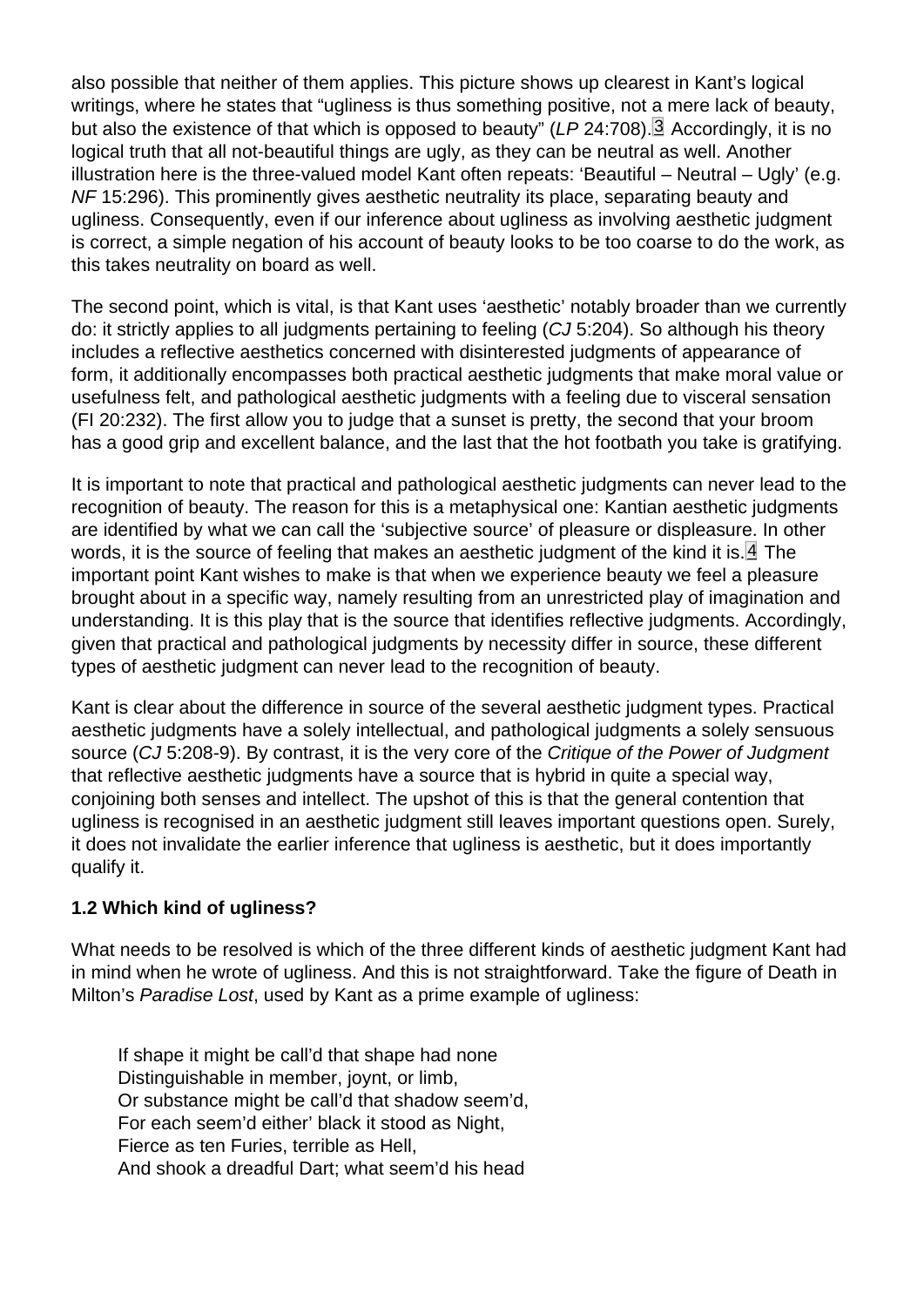What does the work here? The displeasure we would experience if we would face Death as Milton describes him could be of various kinds, relating to any of the judgments mentioned above: it could be practical (Death is evil), or pathological (he is frightening), just as well as reflectively aesthetic (he is formless). And all of Kant's other examples, such as the sight of disease or the devastations of war, share this ambiguity (CJ 5:312).

What this indicates is that, although it is certainly plausible to understand them as a kind of aesthetic judgment, it is not decided whether judgments of ugliness are of the same narrower kind as judgments of beauty, viz. whether judgments of ugliness are properly reflective. Additionally, it is even a further step to suppose that ugliness fits a *pure* reflective judgment – a judgment of taste. Here it is important to remember that Kant explicitly distinguishes between such pure judgments of taste and adherent reflective judgments, in which we judge not solely the object's form but make a reflective aesthetic judgment alongside a concept (CJ 5:229). It is essential to such adherent judgments that we judge how an object appears to us as an x. To illustrate, when we perceive a rose we can on the one hand make a judgment of taste, and judge on the basis of this object's mere appearance, and on the other hand make an adherent judgment and judge its appearance as of a rose. Both are reflective aesthetic judgments, but their outcomes easily diverge. A fungal infection of the rose's petals might actually make a pleasing contribution to the flower's merely formal appearance, yet it will probably result in displeasure if we judge the contaminated sight as of the rose it is. Even though Kant focuses mainly on the pure reflective judgment of taste, it is crucial that adherent judgments form a genuine dimension in our everyday encounter with beautiful things.

As a result, it cannot just be assumed that Kant understands ugliness as recognised in a reflective aesthetic judgment, and we should be careful as well with the presumption that the judgment of ugliness must be pure. If we look for an account of ugliness on Kant's own terms, it already appears sufficient for him to facilitate a theory either of pathological or of practical ugliness. Such a theory should provide an explication of the cause of displeasure in ugly things, and in this way account for negative aesthetic judgments. And as a matter of fact, we find such an account of pathological ugliness in the Critique of the Power of Judgment. Pathological ugliness is a kind of ugliness that arouses loathing – a displeasure described as "a strange sensation, resting on sheer imagination" (CJ 5:312). Intellect is not involved; it is displeasure of a purely sensuous nature, but aesthetic displeasure nonetheless. No further philosophical explanation is needed, as such sensuous displeasures rest on contingent biological facts. So in a sense, Kant might not have omitted anything about ugliness – this may be all there is to say.

This explanation is both crude and disappointing. However, it supports the very purpose of the previous discussion: firstly, that we recognise that there might not be any major role for ugliness in Kant, which would explain its absence in his aesthetic theory. Surely, it is a genuine phenomenon that demands explanation, but we should not be surprised by an account portraying ugliness as sideline phenomenon that is not recognised in a pure judgment of taste at all. Secondly, the previous discussion reveals what people really worry about when they wonder whether Kant can allow for ugliness: what we call 'ugliness' would in Kant's terms already be a genuinely reflective ugliness. We take there to be a negative pole to our experiences of beauty, and regard this as a real dimension to how things appear to us. The motivation for worry is that when Kant cannot incorporate this dimension of our aesthetic lives, his theory simply is lacking. So we ask, is there a genuine reflective ugliness for Kant? More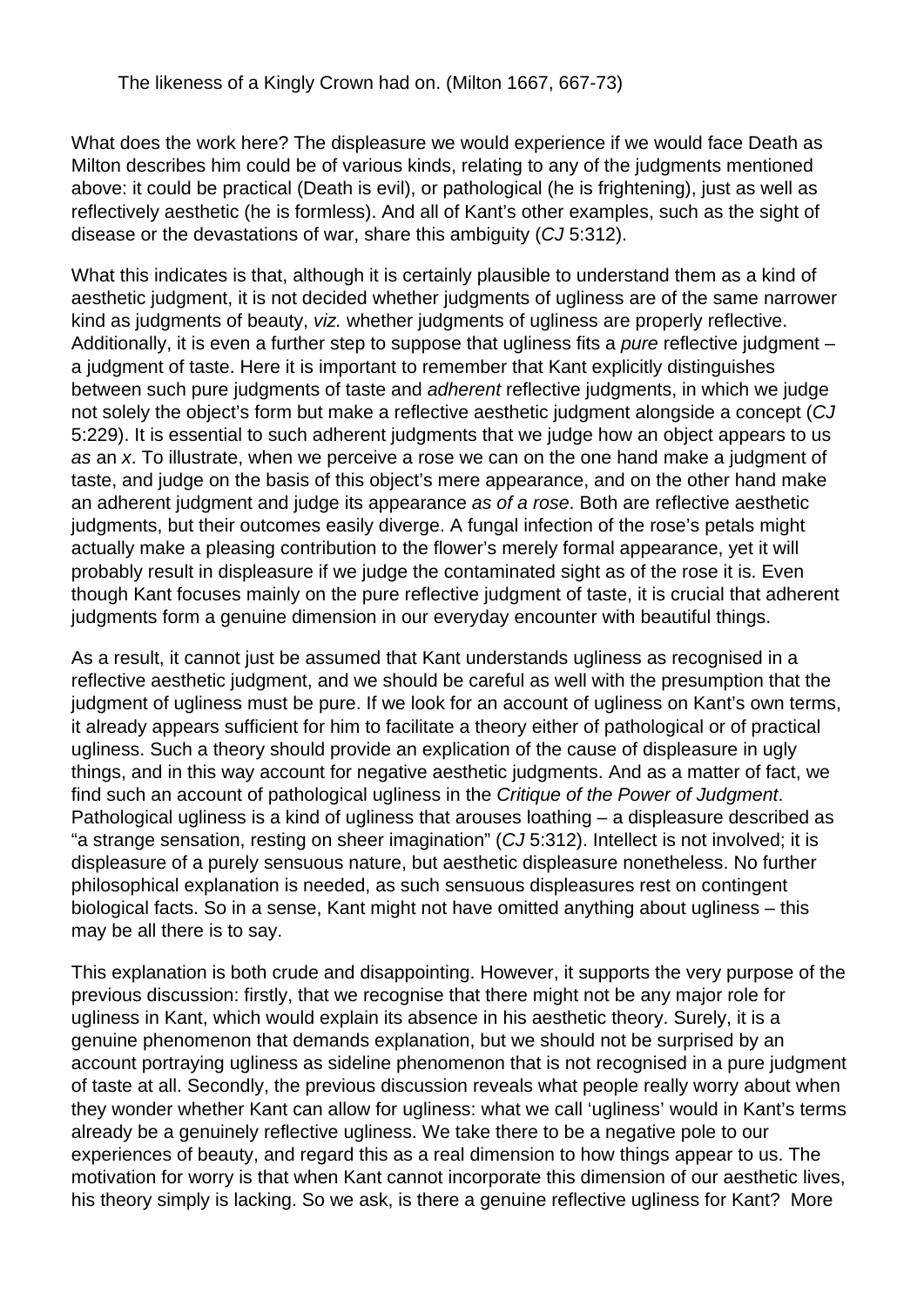<span id="page-4-0"></span>precisely, what we wonder is whether Kant can allow a displeasure stemming from the same subjective source as the one that constitutes our pleasure in the beautiful. However, the answer to this question is not necessarily the same as the answer to the question whether Kant allows a negative judgment of taste – a pure reflective judgment of ugliness. This conclusion is pivotal and has been largely overlooked.

#### 2. Pure reflective judgments of beauty

To be able to see whether Kant can allow the source of the reflective judgment of beauty to bring about a displeasure, it of course needs to be understood what this source is. This leads to Kant's 'Analytic of Beauty', the first part of the third Critique. As is well known, this third Critique functions as a capstone for the larger system Kant initiated with the earlier two. The very grounding of the faculties of understanding and reason as provided in the Critique of Pure Reason and the Critique of Practical Reason respectively, Kant realised, ultimately depends on an indubitable basis for the faculty of judgment. He proceeds by arguing for the a priori basis for a specific type of judgment – a single type suffices as proof that the faculty of judgment in toto has grounding prior to experience. The type of judgment Kant has in mind is of course the peculiar judgment of taste.<sup>[5]</sup> Epically phrased, when the judgment of taste can be shown to have a priori justification, Kant's work is done.

#### 2.1 The foundations of judgment

Such larger systemic underpinnings are significant in themselves, as they embody a constraint that should prevent us to interpret the third Critique in isolation. In other words, any answer to the question whether Kant can allow for reflective ugliness depends on consistency with the earlier Critiques as well. The key interest in Kant's system at this point, however, is in how it helps to determine the source of pleasure in judgments of beauty as reflective aesthetic judgments of taste. For Kant precisely this source is a pressing issue. To establish that judgments of taste indeed rest on a priori principles, it needs to be established that such judgments on the one hand are universally communicable, and on the other claim universal validity; these are the essential preconditions of a priori knowledge as defended in the first Critique. However, since it only can be a pure judgment that allows for this a priori grounding, the bewildering difficulty is that this universally communicable and valid judgment must be based solely on judgment itself (hence 'reflective') – its outcome cannot be build on what we judge, but must find grounding in the very act of judging.

This purity requirement explains firstly why Kant stresses that the pure judgment of taste cannot include any sensuous pleasure, and secondly why it cannot be based on concepts; both would already imply going beyond judgment. In particular the second poses a direct problem. Remembering the first Critique, where Kant shows that concepts of understanding are simply required for justification of our judgments – the core of transcendental idealism – it does seem that without help of cognition the prospects for the a priori grounding of a nonconceptual judgment are rather dim.

Kant comes up with a solution that is both original and notorious. Briefly reconstructed, he first of all makes clear that the very structure of this pure judgment implies that it will be disinterested towards the object judged. Because it is pure, there must be no logical dependency on concepts or sensuous imagination. Only the way the object appears to us matters; its actual existence is irrelevant. Accordingly, there is no basis for any desiring attitude towards the object – the judgment is based purely on how a representation, imaginatively formed out of intuition, is held up for understanding. Because it is pure and thus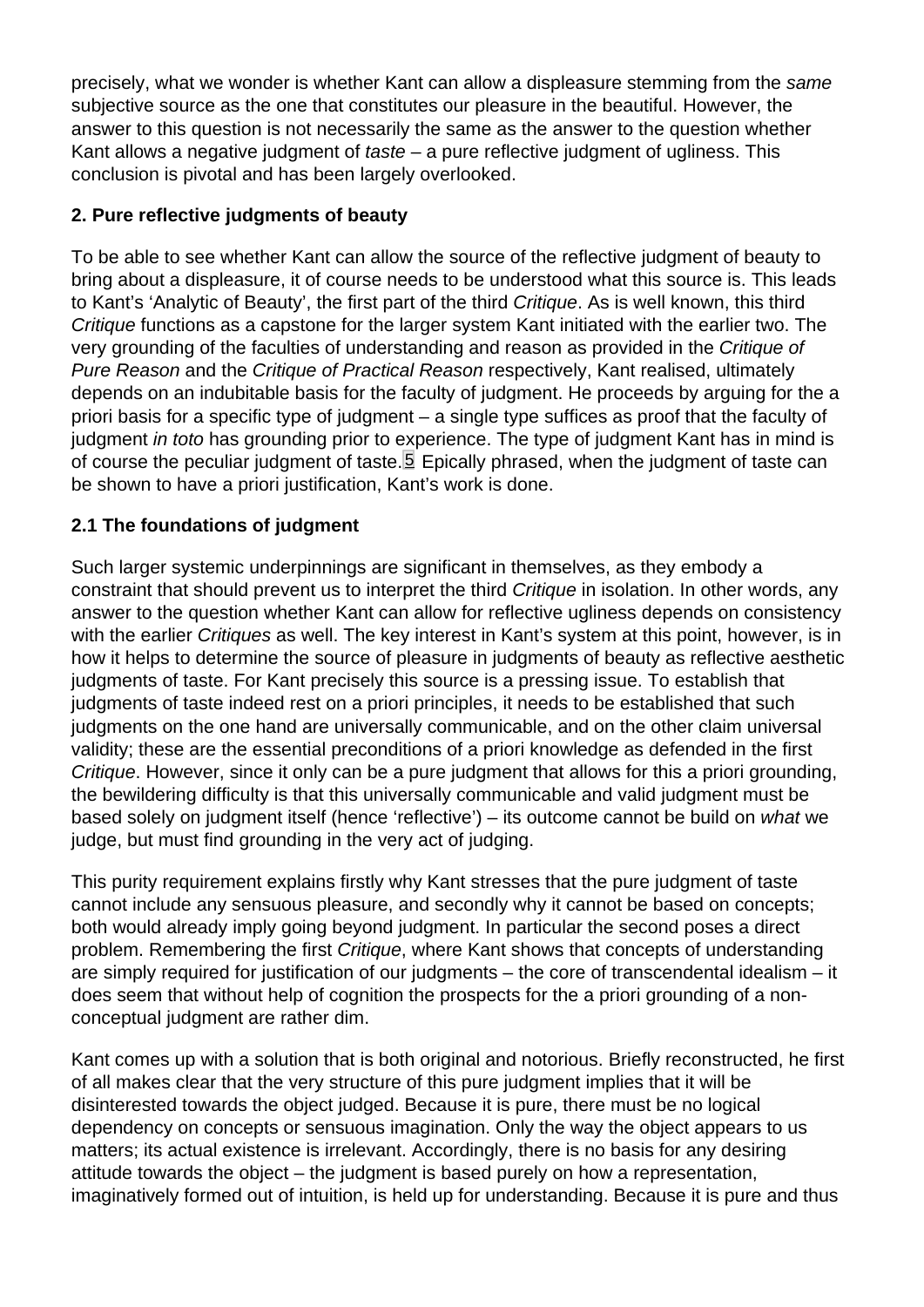disinterested, everyone would judge the same, given that we simply share these same rational faculties. This way our judgment of taste is universally communicable (CJ 5:211).

However, universal validity cannot be that easily obtained. Kant's entire system of transcendental idealism centers on the key insight that judgments are only valid in virtue of facts about cognition itself. For example, the laws of Newtonian physics are valid, according to Kant, because they can be grounded a priori on a set of necessary concepts of understanding, such as causality and succession. A pure judgment of taste cannot depend on concepts, however. So for it to be universally valid as well, this lack of concepts must somehow be made up for. Kant finds a way to do this by recognising a special role for cognition in pure judgments of taste. As he contends, "it can be nothing other than the state of mind that is encountered in the relation of the powers of representation to each other insofar as they relate a given representation to *cognition in general*" (CJ 5:217, my emphasis).

We see that, although the content of this pure judgment is strictly non-conceptual, 'cognition in general' stands in, as part of its content. This way, Kant writes, "the state of mind in this representation must be that of a feeling of the free play of the powers of representation," where these powers are imagination, which orders the manifold presented in intuition, and understanding, which applies the concepts that unify our representations (CJ 5:217). This state of free play, as it arises in the pure judgment of taste, must be a candidate for universal communicability, at least among rational agents, because cognition itself is a determining factor in the occurrence of this state. And the pure judgment of taste is universally valid as well, precisely because a representation of cognition is the only kind of representation valid for everyone (CJ 5:217).

## **2.2 Sources of pleasure**

The preceding helps in understanding the source of pleasure in beauty. But one more thing needs to be asked: if this state of free play is brought about in the pure judgment of beauty, what then brings about its pleasure? Fortunately Kant is reasonably clear on this, and argues that our pleasure in beauty is a pleasure in the harmony of the unrestrained functioning of cognition (CJ 5:217). Our pleasure in beauty is due to imagination and understanding being brought in a harmonious free play.

At this point it not only has become clear that it is a mental state of a harmonious free play between imagination and understanding that is the source of pleasure in a pure judgment of beauty, but also a clearer grasp of the cognitive functioning that underpins it has become possible. This allows a focus on the issue whether the kind of mental operation involved in reflective judgments, like those of taste, could also give rise to displeasure. Given that a harmony is the exact cause of pleasure, we directly see how plausible it is to proceed by taking a disharmony of the interplay as the responsible factor in a feeling of reflective aesthetic displeasure. In the next section I consider how Henri Allison defends this suggestion.

# **3. Allison's pursuit of purity**

Allison takes it that accounting for the possibility of negative judgments "is criterial for the adequacy of an interpretation of Kant's theory of taste" (Allison 2001, 115). Of course we should agree. However, Allison further stresses the need for a *pure* reflective aesthetic judgment of ugliness, and in §1 I argued that this might very well be unreasonable to demand of Kant's theory. Allison does not seem to have a direct argument for why we should look for purity here. The only thing he says is that "our basic intuitions about aesthetic valuations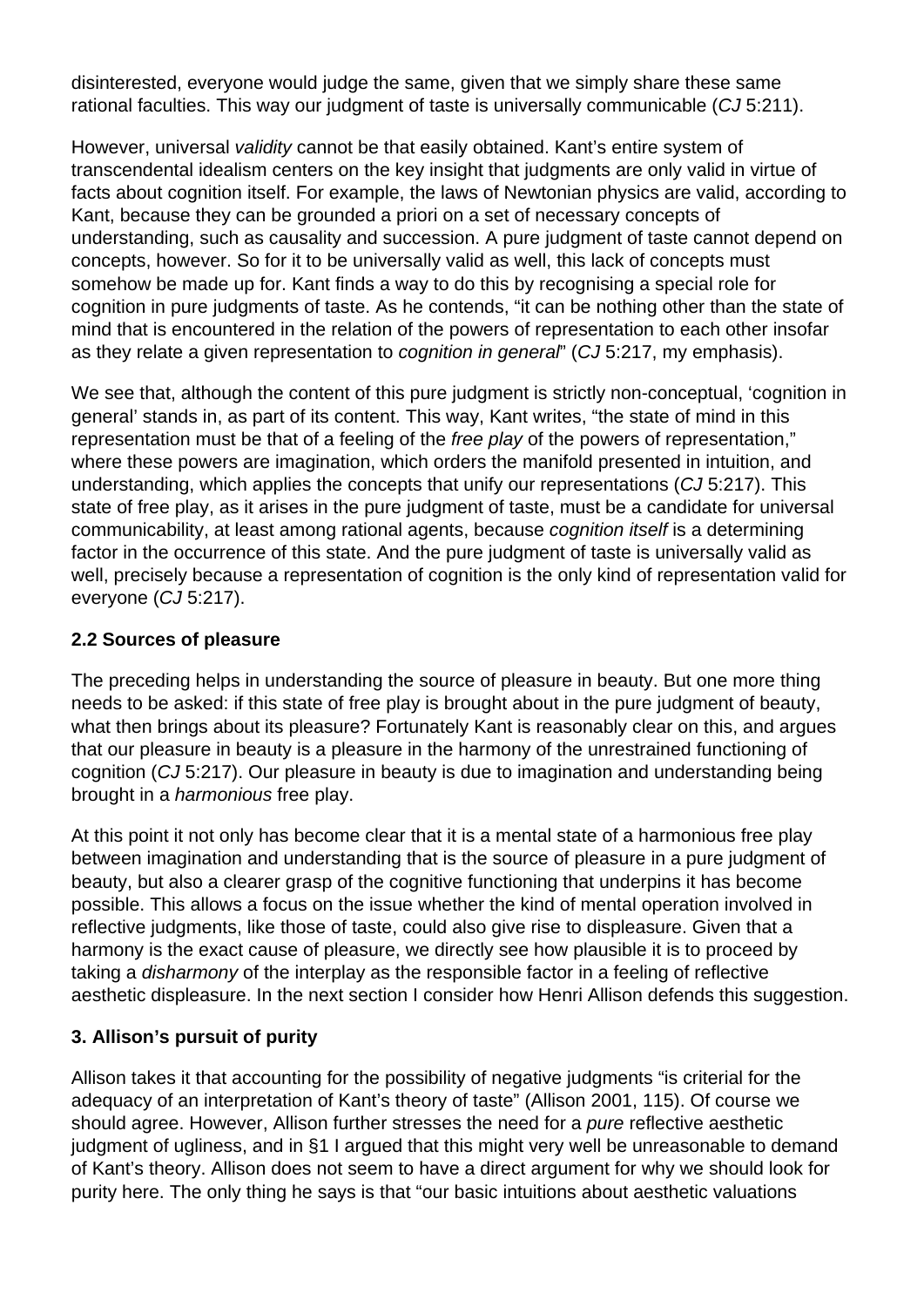surely indicate that negative judgments must have the same status (as judgments of taste) and the same claim to validity as their positive counterparts" (idem, 71). Moreover, he sees additional support in the three-valued logic as was introduced earlier, in which ugliness is more than just the absence of beauty (ibidem). But as I argued, our common sense has only a single ballot here, since there is ample of textual evidence that Kant's use of 'ugly' might very well not conform to ours. And since bringing out Kant's recognition of aesthetic neutrality itself cannot establish the need for a pure negative judgment of taste, the jury is still out; at least until more substantial evidence is given of how pure judgments of ugliness are possible. And providing this is precisely Allison's aim.

The main problem Allison faces is to take away doubts that Kant can in fact conceive of a state of disharmonious free play. Some might suspect namely that Kant uses 'harmonious' and 'free' connected, so that a free play is always already harmonious. In that case, a disharmonious free play is logically impossible.

Allison believes it is "essential to distinguish between this harmony of the faculties and their free play" (idem, 116). 'Free' denotes the operation of unrestrained cognition that can result either in a disinterested pleasure or in a disinterested displeasure, he states. Rather strong support for this view is found in Kant's literal opening statement of the third Critique, where he announces that we relate a given representation to the feelings of pleasure and displeasure. Furthermore, and no less important, only the possibility of displeasure in reflective judgments allows the 'quarrels about taste', on which Kant so heavily relies (idem, 71). That both pleasure and displeasure are possible in reflective judgments, Allison explains, "stem[s] from the fact that such reflection can either succeed or fail to produce a harmonious relation of the faculties" (idem, 116). If it succeeds, this harmony pleases and constitutes a judgment of beauty, while if the harmony palpably fails, "the outcome of the free play is a state of dis harmony, where the faculties hinder rather than help one another in their reciprocal tasks, thereby producing a state of disinterested displeasure and a negative judgment of taste" (idem, 117). Allison again is able to cite Kant in support: "To judge an object by taste is to judge whether freedom in the play of the imagination harmonises or clashes with the lawfulness of the understanding" (AP 7:241). Accordingly, there are good reasons to believe that the harmony Kant speaks of is a qualification of the free play, and not essential to it.

This account of the possibility of pure reflective aesthetic displeasure is convincing. It shows how Kant indeed can allow for a reflective ugliness, an ugliness of disinterested appearance. What further speaks in favour of this reading is its explanatory potential. I reconstructed how reflective aesthetic judgments owe their felt character to the free play of understanding and imagination they are grounded in. Now, Allison's argument reveals how it is a particular qualification of this free interplay that is able to explain the difference between pleasure and displeasure in reflective aesthetic judgments.

## **4. The incoherence of disharmonious cognition**

But we must be careful. I stressed that any reading of the *Critiques* must appreciate the larger system they make up. And how well does the idea of a disharmonious free play fit Kant's overarching system? Guyer maintains that the answer here is 'not at all', and he attacks Allison exactly on this point. According to Guyer, the proposal for displeasure in terms of a disharmony of the faculties is "blocked by the entire epistemology of the Critique of Pure Reason" (Guyer 2005, 146).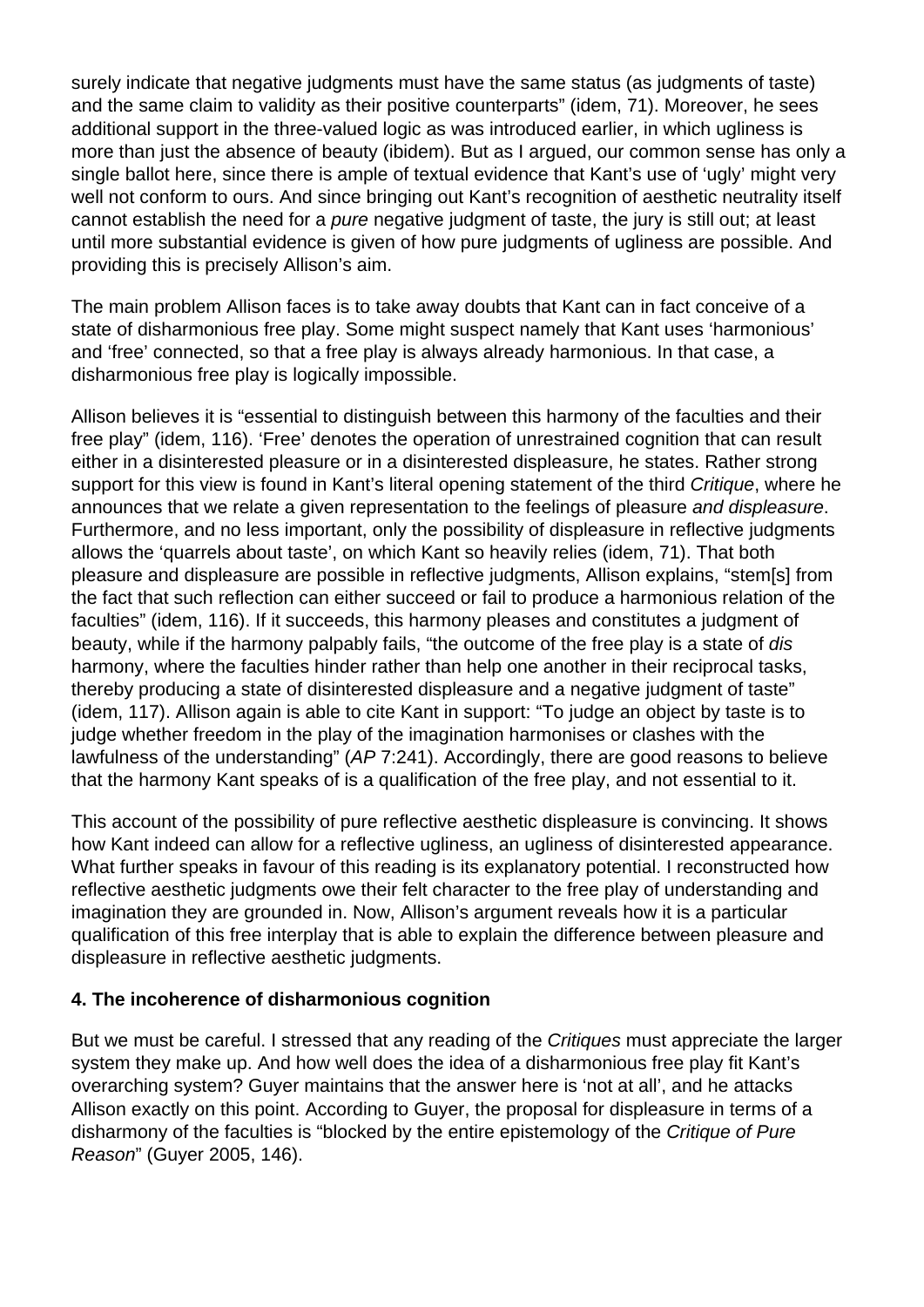## **4.1 Epistemic requirements**

What is precisely the problem Guyer observes? First of all he agrees with Allison that the state of mind grounding our pure judgment of beauty can be characterised as one of a harmonious free play of imagination and understanding that cannot rely on concepts, and that gives rise to pleasure. But Guyer rejects Allison's further claim that an inverse explanation can be employed to explain displeasure and the judgment of ugliness.

The motivation for this rejection is Kant's key thesis of transcendental apperception in the Critique of Pure Reason; that it must be possible for me to include any representation I have in the transcendental unity of my apperception – or as Kant states, that I must be able to accompany any such representation with an 'I think' (CR 4:B131). One thing this implies, Guyer contends, is that to be conscious of a representation, understanding must already be able to harmonise with imagination, for we have to conceptualise any object of representation through an empirical concept in order to be able to 'think it' (Guyer 2005, 146). This is involved in making any judgment involving experience. And this leads Guyer to formulate what we can call an 'epistemic requirement':

(ER) A harmony between imagination and understanding is a precondition simply for being conscious of an object.

This Epistemic Requirement constrains any reading of Kant's aesthetic theory, and Guyer concludes that, though admittedly logically independent, the free play of imagination and understanding is cognitively necessarily connected with a harmony of functioning. It implies that the occurrence of a free play must itself already be sufficient for pleasure (Guyer 2005, 145). This is how we should conceive of Kantian beauty according to Guyer.

If this is phrased slightly differently, it can be seen that, since harmony is a more general cognitive condition that only makes possible a free play and thus cannot itself explain the pleasure in beauty, only the unrestrained play of the faculties can figure as a proper explanans of the pleasure in beauty. What makes us judge beauty simply is this state of free play. As a corollary, no appeal can be made to any disharmonious free play without contradiction.

Now clearly Kant's thesis of transcendental apperception itself inevitably raises intricate epistemic issues, requiring treatment I cannot offer here. It is fair to say that Guyer correctly recalls the first Critique, and that the mutual operation of the faculties that is required for the application of empirical concepts is indeed necessary for every conscious representation. But even so, two open worries remain. Firstly, even apart from the Epistemic Requirement itself, the first Critique's requirement of conceptualisation for conscious experience that was just granted seems to contradict the third Critique's need for the non-conceptual nature of pure judgments of beauty; it was the purity of the judgment that demanded that no concepts should be involved. And secondly, it must be considered whether the epistemological harmony Guyer appeals to in his argument is indeed the 'harmony' Kant speaks of in the third Critique. On a closer look namely the idea of a harmony does not do much work in Guyer's argument. And in Kant's first Critique the concept occurs only twice: both times used very differently (CR 4:A390, 4:B331/A275).

Let me start with the first worry, the conflict between the third Critique's demand for nonconceptuality and the first Critique's demand for conceptualisation. Guyer is well aware of the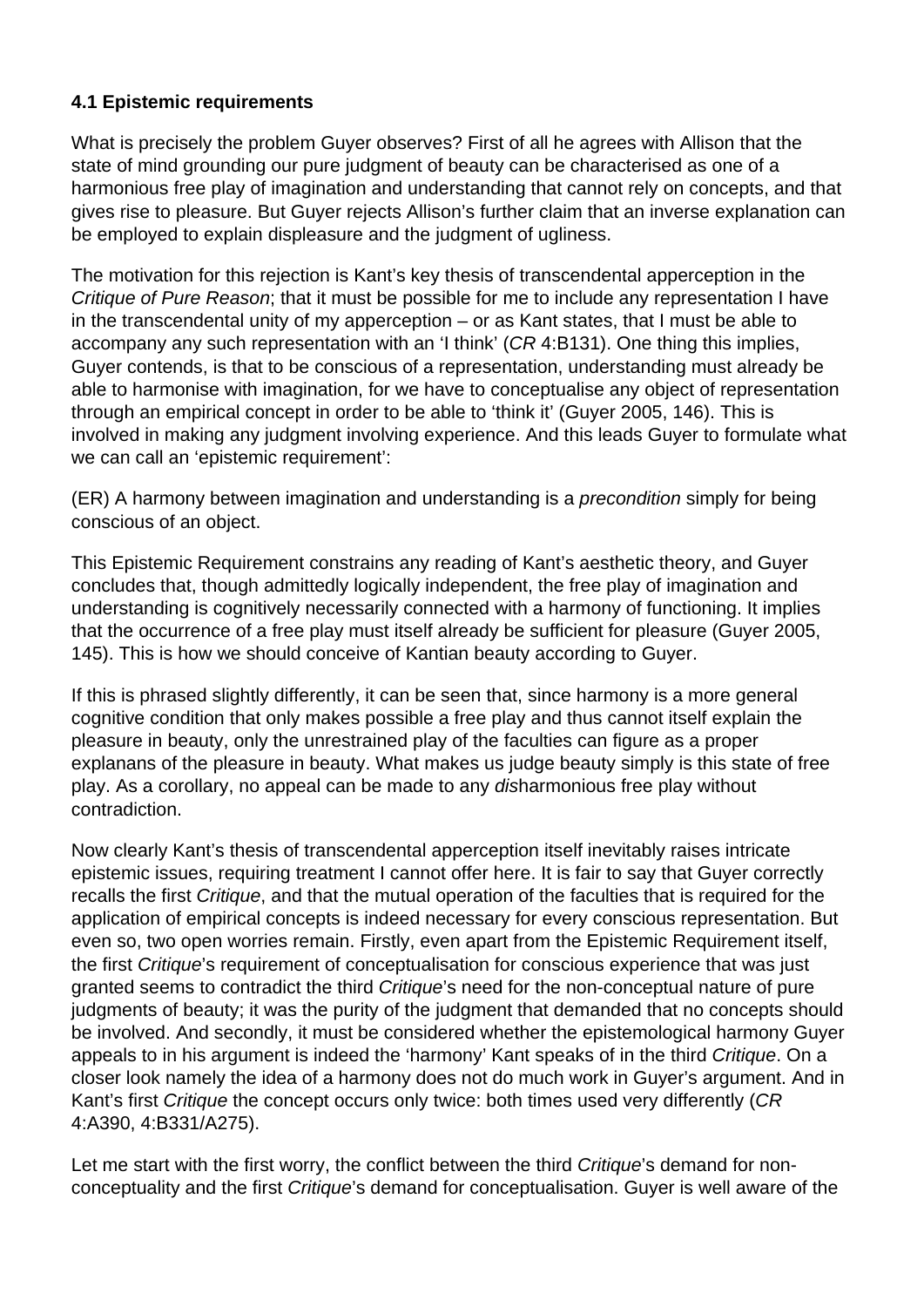problem, and his solution is elegant. He proposes a better understanding of how the free play comes about by stating that a pure judgment of beauty results in "a state of free play between [the faculties] that results in harmony without dependence upon any of the determinate empirical concepts that apply to the object of this state, although surely there are such concepts" (Guyer 2005, 147). This solution interprets Kant's requirement for purity as semantic: the content of the reflective judgment must be free from concepts, while it is not necessary that the entire cognitive state underpinning it be conceptualisation-free. We judge on the basis of a perceptual experience that necessarily has a conceptual content, but the content of a judgment based on such experience can be non-conceptual.

On reflection this 'conceptualist' reading is quite plausible, and an additional argument even proves it inevitable:

(1) Assume that we cannot actively decide to conceptualise the manifold that presents itself, viz. we cannot decide to recognise a tree as a tree, but this just happens as soon as we possess the concept tree, and perceive a tree.

(2) Then to claim that in appraising pure beauty we may not apply concepts at all would require the claim that in order to make a judgment of pure beauty we must be unable to recognise the object.

Such a strong requirement is implausible. It has the consequence that if we would be able to recognise, say, a waterfall, we could no longer judge the pure beauty of a particular waterfall, since we cannot help perceiving it conceptually, namely as a waterfall. We can judge objects purely on the basis of their form, yet be very familiar with what they are. To respond that this is no problem for the view that no concepts may be applied, because in such a case we simply abstract from our recognition to judge the object purely, would already be to endorse Guyer's very solution.

Indeed, the additional argument just introduced brings out that the possibility for abstraction becomes a requirement for pure judgments. On Guyer's conceptualist reading of Kantian experience, concepts will always be involved as a precondition of experience itself, even though they are not regarded a necessary part of the content of judgments based on experience. Such general possibility of abstraction is compatible with Kant, who makes a similarly general claim that he who judges an object with a determinate end can make a pure judgment if he "either had no concept of this end or abstracted from it in his judgment" (CJ 5:231). It turns out, then, that abstraction from conceptualisation must be a general requirement for pure reflective judgments.

The conclusion is that Guyer's objection to Allison, the objection based on a conceptualist reading of experience, implies no general threat to the project of Kant's third Critique. However, explanations of ugliness in terms of disharmony can only be ruled out if the Epistemic Requirement defined above is sound. And this ultimately depends on Guyer's understanding of 'harmony' – the indicated second worry.

For Guyer 'harmony' simply is equivalent to the cognitive co-operation of imagination and understanding. Only this allows his premise that in cognition "the application of a concept to the manifold brings the faculty of understanding into harmony with a manifold of sensibility reproduced by the imagination" (Guyer 2005, 146). And indeed, this would establish the Epistemic Requirement.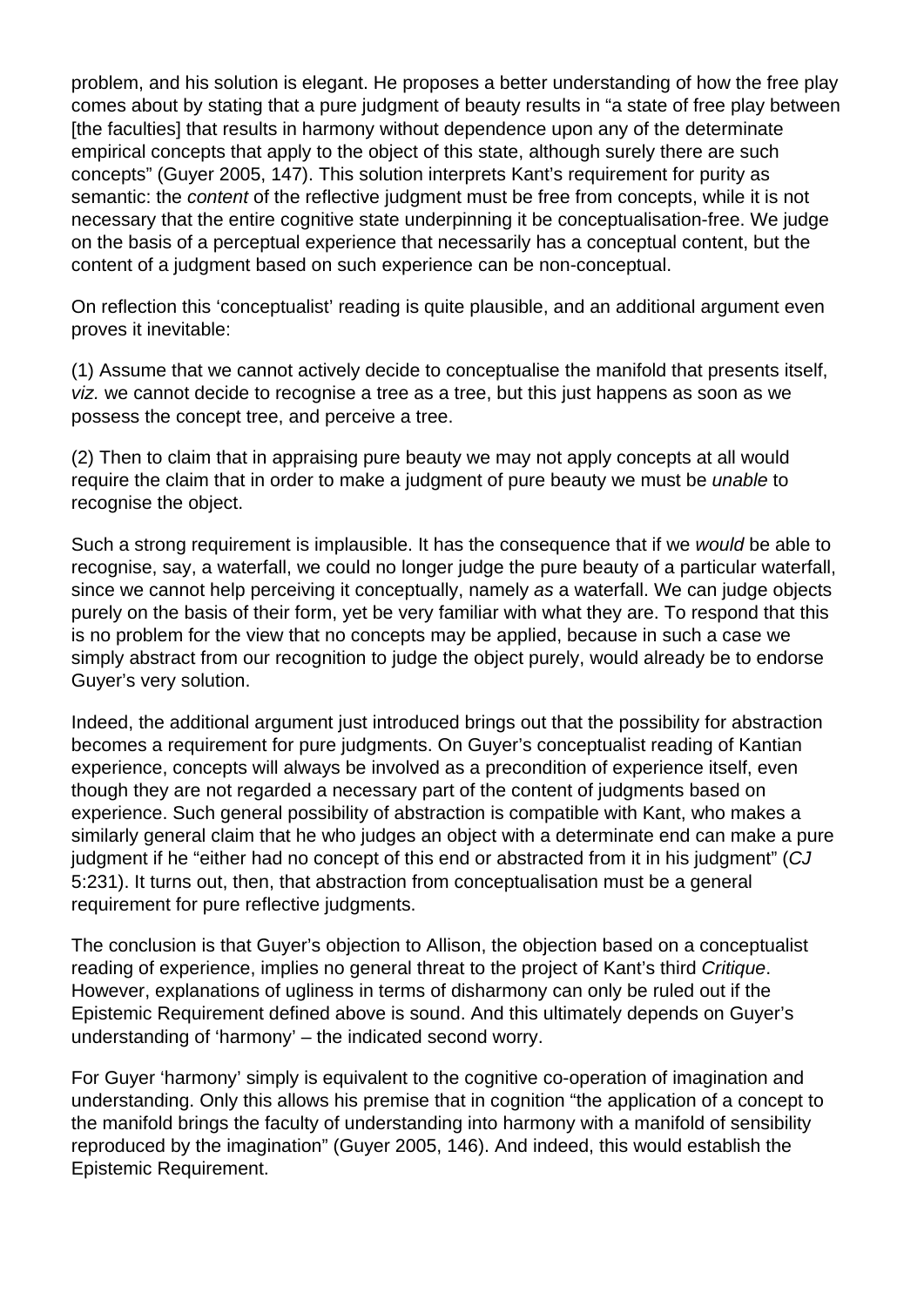However, there are good reasons to reject the simple conflation of cognitive harmony and cognitive co-operation. On Guyer's reading both ordinary cognition and pure judgments of beauty depend on this harmony. Earlier, I argued that an implication of this is that we can only appeal to the presence of the free play itself in order to explain our pleasure in beauty. It is the occurrence of this free play that in itself must be pleasurable to explain our pleasure in beauty. Furthermore, I concluded that in order to prevent Guyer's picture from contradicting the Kantian constraints on the judgment of taste, the possibility of abstraction from our concepts must be allowed. When we abstract from the concepts applied in experience we are able to judge on mere appearance alone, hence to bring about unrestrained cognition – a free play of the faculties.

But now a problem arises. The possibility to abstract from concepts in order to judge freely undermines the very explanatory potential of the free play itself. This is because, as long as we abstract from our conceptualisation to establish unrestricted cognition, on this reading we would be able to find everything beautiful. And this clearly conflicts with what Kant holds, not only because he speaks of there being ugly objects, but more directly because he so explicitly affirms the possibility of aesthetic neutrality. We need to explain why abstraction from concepts in our perception of some objects results in judging them to be aesthetically neutral, while with other objects we feel the pleasures of beauty. Simply referring to a free play here is no longer explanatory. The most plausible way to go is to reintroduce a means to qualify the free play.

In fact, Guyer already tends to do this himself, when he explains what happens when we judge beauty. He asserts that it

must be a feeling that is unified in some way that goes beyond the unity that is dictated by whatever determinate concept the object is subsumed under – as it were, an excess of felt unity or harmony (Guyer 2005, 149).

And he further speaks of a "further degree of unity" (Guyer 2005, 150). Both statements indicate that the pleasure related to beauty involves not any sort of harmony, but a harmony of a special kind. In other words, the cognitive state underpinning our pure judgments of beauty must not be regarded as an instance of just any co-operation of the faculties, but as one of a rather ideal state of mutual harmony.

It seems that at this point Guyer is in fact not far removed from Allison, who also distinguishes 'ordinary' harmony from instances where there is perfect congruity between our cognitive faculties (Allison 2001, 117). Allison does not deny that we can recognise some form of harmony in ordinary cognitive functioning. Yet, we must understand this type of relation between our cognitive faculties in terms of its purest instances. And these purest instances are of course found in a judgment of taste. But they can also be found on one other occasion, in cases where there is no state of free play of our faculties, viz. where a concept enters the content of the judgment. Allison stresses that the mutual harmony of our faculties in absence of a free play is most pure in judgments of perfection. In a judgment of perfection "the harmony is based on a determinate concept of the object", Allison explains, "which leaves no scope for the free activity of the imagination" (Allison 2001, 117; emphasis added). So we recognise something as perfect when the concept that our understanding applies completely 'fits' the manifold offered by our senses – instantiating a cognitive harmony outside cases of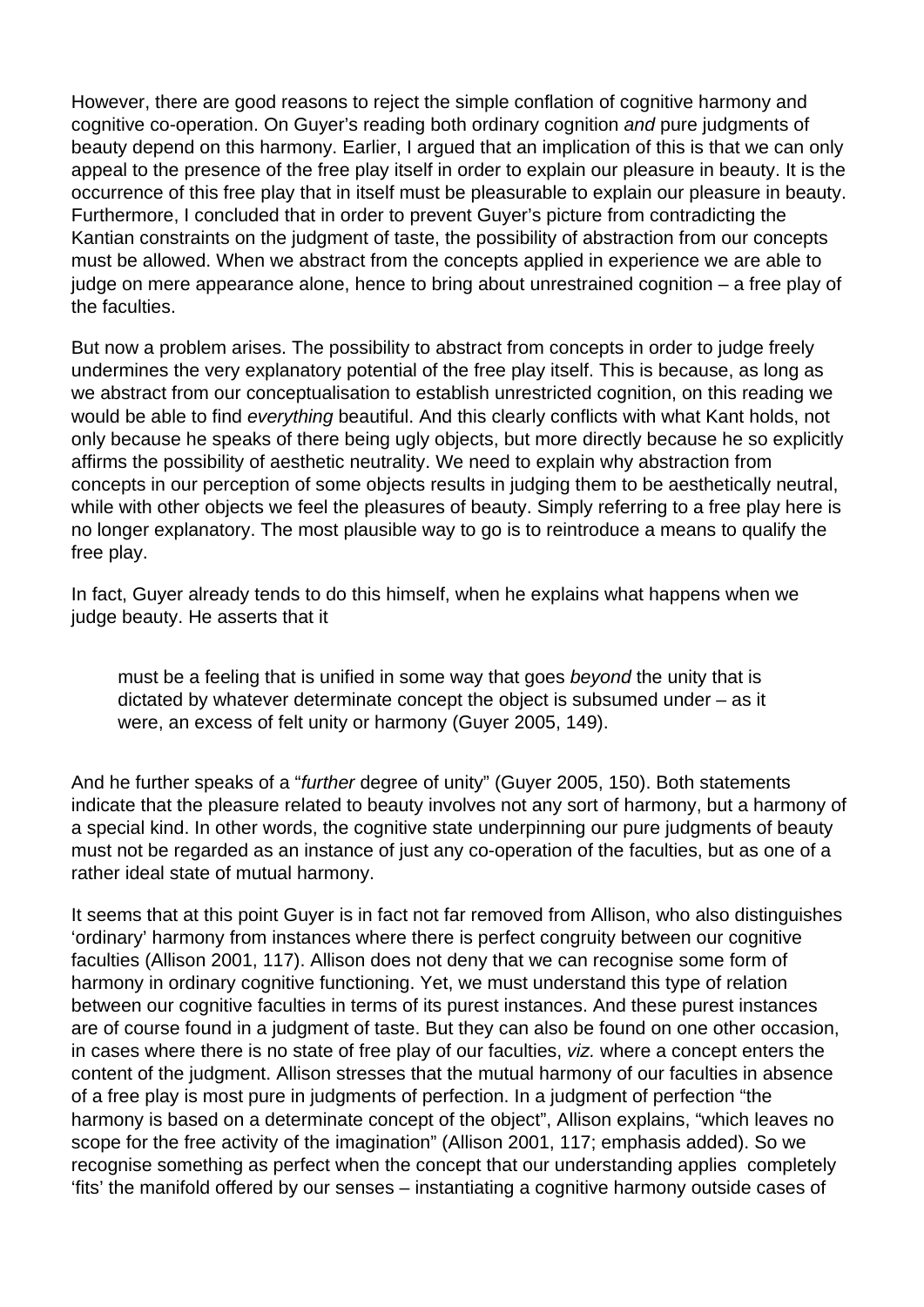#### beauty.

If this is correct, ideal harmony thus reveals itself on two occasions: (i) in pure beauty, where understanding in general harmonises with unrestricted imagination, and (ii) in perfection, when a concept is able to fully restrain operative imagination. And the distinction between ideal states of harmony and 'common' harmonious functioning implies that cognitive harmony will come in degrees. Its essence, or principle, is to be found in ideal states of 'maximal cooperation', and further down the line it will be contaminated by mismatches in experience. It is no more than natural to place a disharmony at the opposing logical extreme, so that common cognition will form an aesthetically neutral midpoint, nicely paralleling Kant's three-valued logic.

Precisely this gradual model justifies Guyer's explications in terms of 'further degrees of unity', by which he simply indicates that in judgments of beauty the cognitive harmony is close to ideal. Moreover, as I have argued, he must necessarily embrace such a model to be able to sufficiently qualify the free play involved in beauty; a qualification that is necessary in order to prevent the unwelcome outcome of ubiquitous beauty. This leads to the further conclusion that Guyer's Epistemic Requirement for the necessity of a harmony must be weakened in order to be consistent with Kant's theory. What is required in this weakened version is at minimum a functional co-operation of understanding and imagination, though the free interplay still allows for especially pleasurable instances aptly described in Kant's third Critique as 'harmonious'.

## **4.2 The cognitive impossibility of pure disharmony**

Nevertheless, even in its weakened form Guyer's Epistemic Requirement affects Allison's thesis. Recall, Allison defends that Kant allows for a pure reflective aesthetic judgment of ugliness. For such a negative reflective judgment to be pure, the interplay of the faculties needs to be fully free. But if this free play is subsequently qualified as disharmonious in order to explain the displeasure involved in ugliness, as Allison does, he is committed to a *pure state* of disharmony as well. This might not be directly obvious. But we must realise that it is a plain consequence of Allison's pursuit of purity that only disharmony in its purest form can ground the negative judgment of taste. What is implied here is the extreme pole of the three-valued model, so that wherever there remains the logical possibility of a maximally disharmonious state only that state forms the principle of a pure reflective aesthetic judgment of ugliness.

The problem for any model that wishes to account for negative judgments of taste in terms of disharmony is that, in the purely disharmonious instances of cognition that such model describes, cognition itself inevitably breaks down. It would be ad hoc to explicate a pure disharmony both as an insuperable hindrance of the faculties, while at the same time they are co-operating. So, even when the Epistemic Requirement is weakened, Guyer is still able to maintain that a logical possibility of pure judgments of ugliness does not imply the required cognitive possibility. A free state of disharmony provides an incoherent model for ugliness. It must be concluded that if we look for a *pure* Kantian judgment based on a disharmony of the faculties, these objections block any attempt.

## **5. The disharmony restrained**

Still, this does not rule out all possibilities for disharmony. Indeed as long as we take into account the more nuanced way Kant conceived of ugliness, I argued, there is no clear reason why we would demand a pure judgment of ugliness. Although the kind of disharmony Allison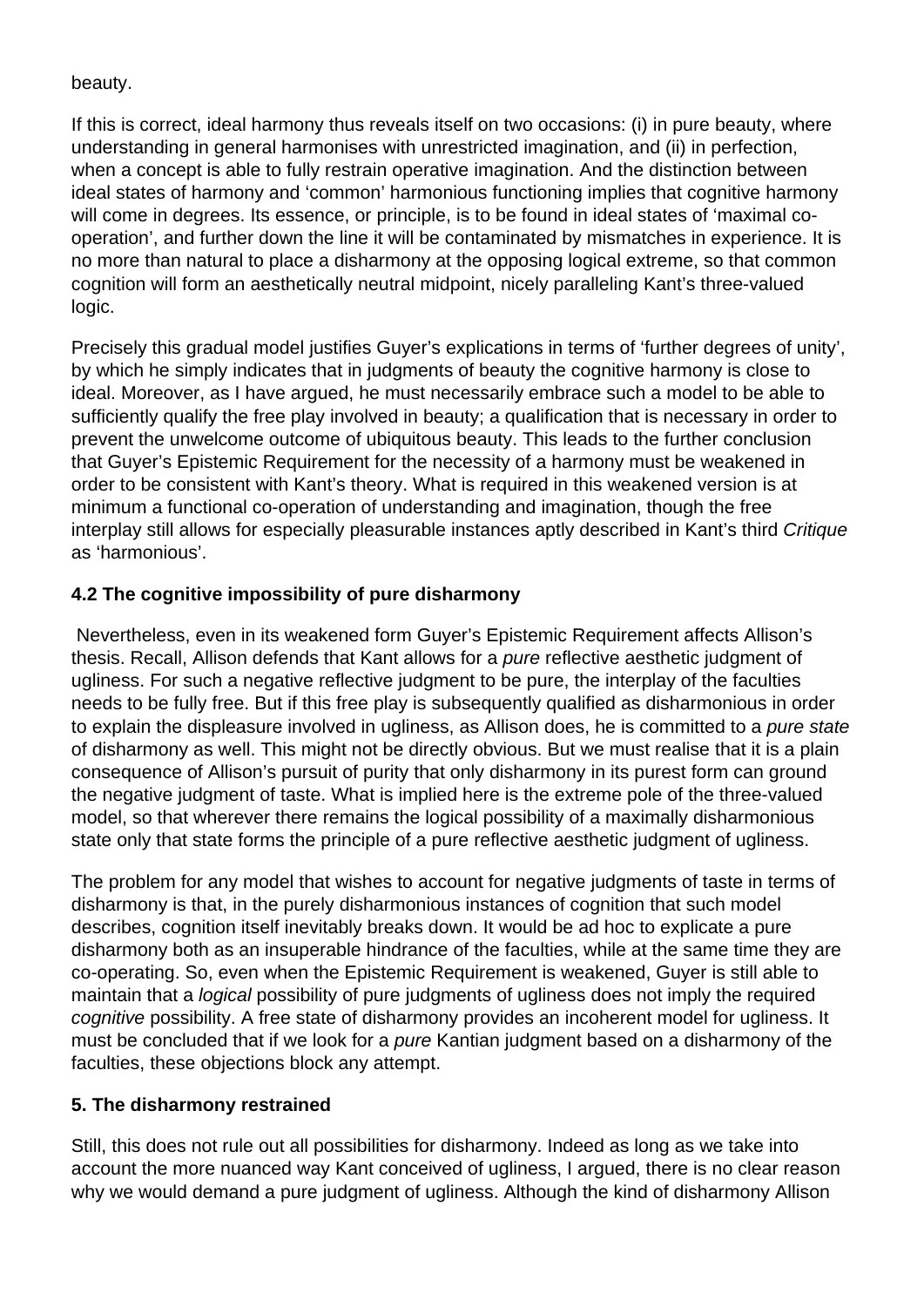<span id="page-11-0"></span>envisages turned out to be cognitively impossible, we can still formulate a more modest proposal: in light of the previous we can construct an argument for a reflective aesthetic judgment of ugliness that is not pure, but adherent.

This proposal bases itself on the possibility of a relative disharmony. It agrees with Guyer that, although a pure disharmony is a logical possibility, this conceptual point does not establish the real possibility of an "insuperable disharmony between imagination and understanding" (Guyer 2005, 146n). But it also agrees with Allison that there is a genuine sense in which the disharmonious interplay of the faculties can displease in reflective aesthetic judgments.

Earlier I noted that Kant recognised a class of adherent reflective aesthetic judgments that are impure because in such judgments the freedom of imagination is restricted by a concept of the object. I noted that it is essential to such adherent judgments that we judge how an object appears to us as an x. This concept involved is part of the content of the judgment, so on the semantic reading adopted such judgments are clearly impure. The imaginative representation of the object can be related with an understanding of how such an object should represent itself to us, according to the concept we have of it. Kant states this 'theory' of adherent beauty very briefly in the sixteenth section of his third Critique, which conveys that,

the beauty of a human being […], the beauty of a horse, of a building […] presuppose a concept of the end that determines what the thing should be, hence a concept of its perfection, and is thus merely adherent beauty (CJ 5:230).

Of course the exact thrust of Kant's extremely sketchy theory of such adherent beauty is controversial. That notwithstanding, my use of it will be compatible with the different readings that have been given of this passage.  $6$  The crucial and uncontroversial point about adherent judgments we must understand Kant to make, is that in judging an object 'adherently' we presuppose a concept of what the object ought to be, for we compare the representation of the object with a concept we have of the perfection of such an object. And in order to do this, it is necessary to also subsume the object under the same concept, in which according to Kant "imagination, which is as it were at play in the observation of the shape, would merely be restricted" (CJ 5:230).

Now, it was clear that in judging perfection a concept that our understanding applies to an object presented in sense perception completely 'fits' the object as imagination presents it. As a corollary, there is no scope for any free activity of imagination itself. But not so when we judge adherent beauty: indeed, also here a concept restrains imagination, but precisely because adherent beauty is still a reflective aesthetic judgment – it is still beauty – there is always some room for imagination to make an extra contribution that is not part of the concept we have of the object itself.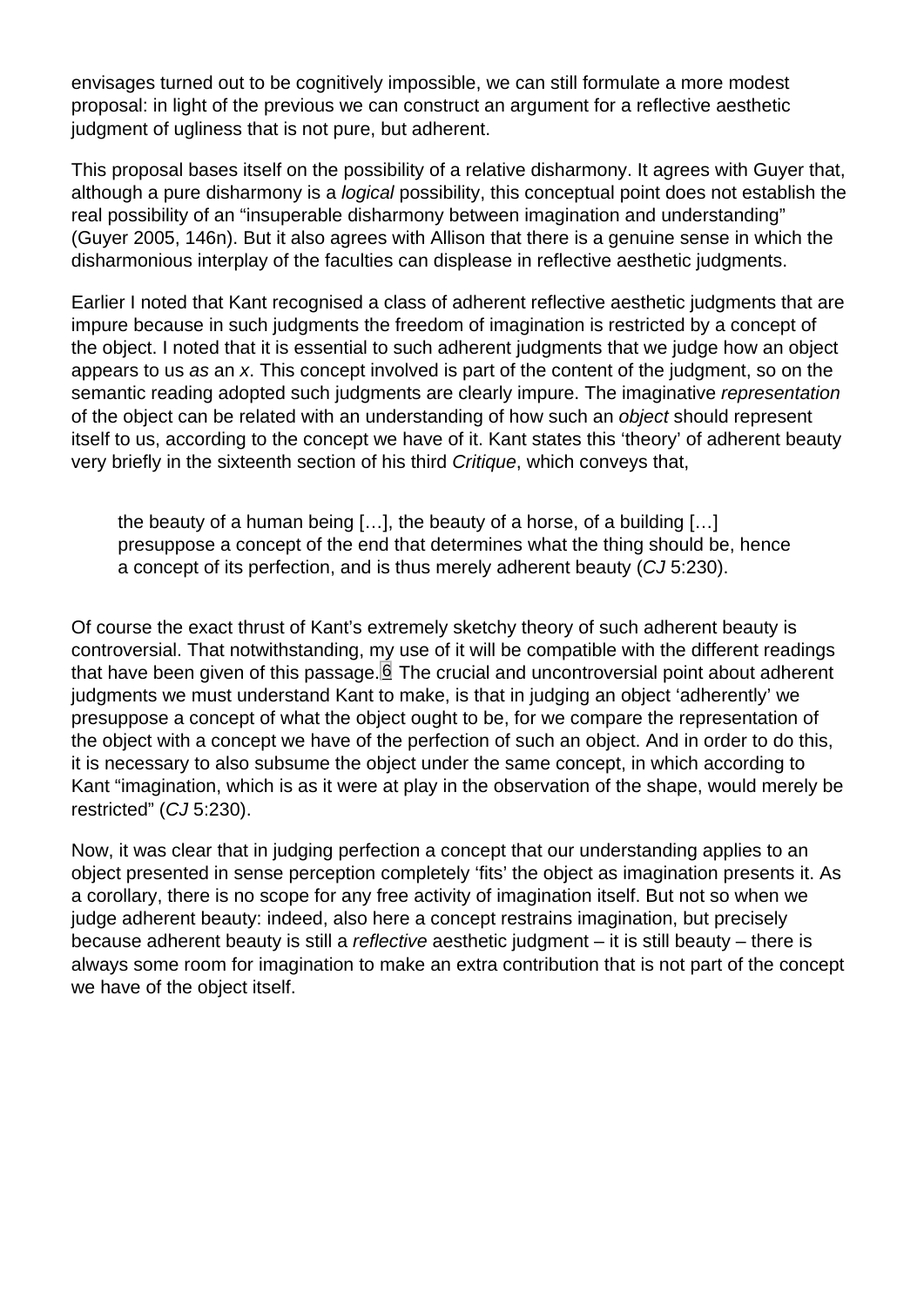<span id="page-12-0"></span>Any understanding of adherent beauty rests on the fact that also the freedom of imagination comes by degrees. On the one hand, if imagination were fully free a judgment would be pure, while on the other, as Allison described, imagination can also be fully restrained in this freedom, in which case it grounds the practical aesthetic judgment of perfection.<sup>[7]</sup> In between lie both ordinary cognition and adherent beauty. Given this, a difference must be accounted for: there is no remarkable pleasure in ordinary recognition of an object as a chair, while judging a species of rose beautiful precisely because it is a rose certainly brings us pleasure. So, it must be asked: what explains the specific pleasure we have in adherent beauty?

The answer is that since it is for Kant still a form of beauty, this explanation must be a qualification of the free interplay of the faculties of imagination and understanding –which is now a relatively free interplay, of course. Also in the case of adherent beauty Kant takes it that in 'comparing' the representation with a concept (with how it ought to be) "we cannot avoid at the same time holding it together with the subject," and so we make a reflective judgment in which, as Kant puts it, "the entire faculty of the powers of representation gains if both states of mind are in agreement" (CJ 5:231). And such agreement can only be a state of harmony  $$ although in contrast with pure beauty it does not have to be maximal. Moreover, it cannot even be maximal due to understanding's restrictive conceptualisation.

What is crucial to recognise here is that in these adherent reflective judgments a state of disharmony can be realised without this leading to any epistemic problems. This is because in such an adherent judgment we appraise the interplay between imagination restricted by a concept, and understanding of the end carried with this concept. This way, a minimal degree of co-operation is already a precondition for adherent judgments in general. If now the relatively free interplay involved in a particular range of these judgments would be disharmonious, this disharmony itself can again only be relative. It would mean that imagination, in the degree of freedom left for it, hinders the application of the concept to a particular object, even though understanding has correctly recognised the object as fitting the concept.

Consider an illustrative case. You apply a determinate concept to a particular object, simply in recognising it, for example, as a face. But in doing so you judge, reflectively, that though this object has been, and should have been subsumed under this concept, it still leaves scope for free activity of the imagination in representing the object. More precisely, this 'excess' of unrestricted activity of imagination, regarded in light of the concept understanding has of how faces should look, hinders rather than helps the subsumption that takes place. Such interplay of the faculties of imagination and understanding here is relatively disharmonious, and a poor instance of the co-operation in common cognition. A displeasure is felt due to this state. You now have reflectively judged the object to be ugly.

Consequently, a disharmonious interplay of the faculties of imagination and understanding can indeed be the source of displeasure in a reflective aesthetic judgment. It results not in a pure reflective judgment, and no universal communicability or universal validity is demanded. Yet, I have argued why this is so, and why there is neither a possibility nor a need for such a judgment to be pure. This is Kant's understanding of how things displease 'by the look of them', and this makes it possible to conclude that he can indeed account for a reflective aesthetic of ugliness.<sup>8</sup>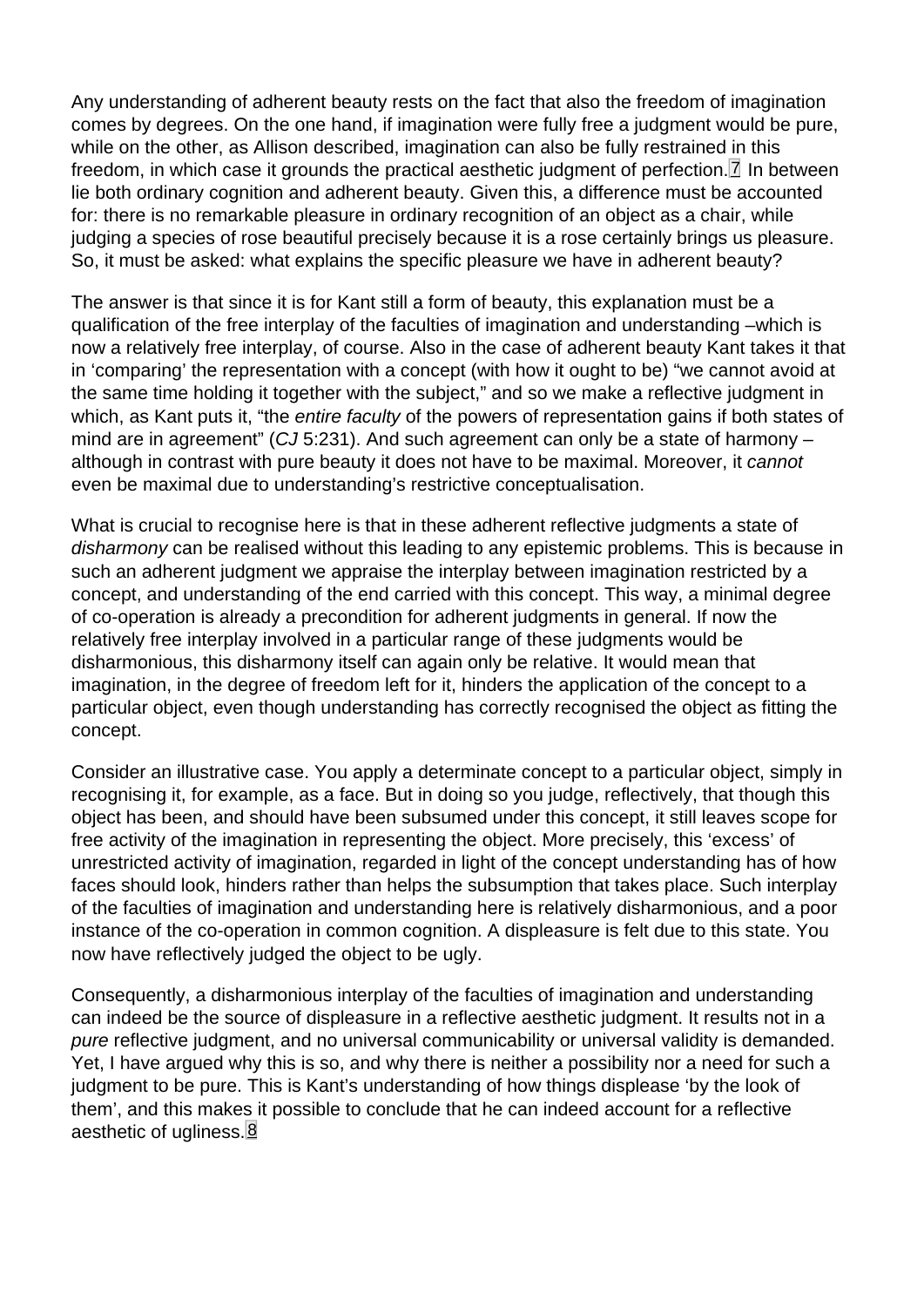Maarten Steenhagen is a postgraduate research student at the Department of Philosophy, University College London. His research interests are in aesthetics, philosophy of psychology and psychoanalysis.

m.steenhagen.09@ucl.ac.uk [1]

#### [References](mailto:m.steenhagen.09@ucl.ac.uk)

Allison, Henri E. 2001. Kant's Theory of Taste. Cambridge: Cambridge University Press.

Guyer, Paul. 2005. Values of Beauty. Cambridge: Cambridge University Press.

McConnell, Sean. 2008. 'How Kant Might Explain Ugliness', in: British Journal of Aesthetics 48(2): 205–228.

Milton, John. 1667. Paradise Lost. London: Peter Parker.

Shier, David. 1998. 'Why Kant Finds Nothing Ugly', in: British Journal of Aesthetics 38(4):412–418.

Thomson, Gareth. 1992. 'Kant's Problems with Ugliness', in: Journal of Aesthetics and Art Criticism 50(2):107–115.

1. Immanuel Kant (MV, 29:1010). All references to Kant are to the standard pagination of the Akademieausgabe. Throughout the paper I use the following title-abbreviations: [AP] Anthropology from a Pragmatic Point of View, trans. R. B. Louden. Cambridge: Cambridge University Press, 2006. [CJ] Critique of the Power of Judgment, trans. P. Guyer. Cambridge: Cambridge University Press, 2000. [CR] Critique of Pure [Re](#page-0-0)ason, trans. N. K. Smith. New York: Palgrave, 2007. [FI] 'First Introduction', trans. P. Guyer, in: [CJ]. [LP] 'Logik Philippi', in: Gesammelte Schriften XXIV: Vorlesungen über Logik, vol. IV/I, 303–496. Berlin: Walter de Gruyter, 1966. [MV] 'Metaphysik Vigilantius', trans. K. Ameriks and S. Naragon, in: K. Ameriks and S. Naragon (eds), Lectures on Metaphysics, 417–506. Cambridge: Cambridge University Press, 1997. [NF] Notes and Fragments, trans. P. Guyer. Cambridge: Cambridge University Press, 2005.

2. Strictly, Kant's theory is modality-neutral. Here I limit myself to examples of visual ugliness, but I take my 2. conclusions to be sufficiently general to equally apply to other senses. Our common conception of auditory ugliness, I suppose, would be one of something's 'sounding nasty'. I do, however, believe that our intuitions are strongest in the visual cases, and I further doubt whether there is such a thing as olfactory or gustatory [ug](#page-1-0)liness, or a kind of ugliness that belongs to the skin senses.

3. 'Häßlichkeit ist also was positives, nicht eine blosse Abwesenheit der Schönheit sondern auch das Daseyn 3. dessen, was der Schönheit zuwider ist'. The translation is my own.

4. The object judged can be called the 'objective source'. If I judge a flower, this organism now is the objective source of the pleasure I feel. Yet this source is too specific to individuate judgment-types, as different objective [so](#page-2-0)urces (rainbows, foliage) can all lead to the same type of judgment. Unqualified occurrences of 'source of pleasure' will in what follows solely denote the subjective source.

[5.](#page-2-0) This is why the debate about ugliness in Kant is crucial: the judgment he finds justification for must exist to 5.be of use. It would be inadmissible for Kant to just concoct the required pure judgment out of the blue – this would lead to an ad hoc foundation, only introduced to save a theory. So it is tantamount that judgments of taste have an actual place in our lives. Kant thinks this is warranted, given that most of our everyday beauty is [re](#page-4-0)cognised in adherent reflective judgments. Pure reflective judgments of taste, then, belong to the same species as our everyday judgments. Yet, a corollary of this is that if we consider ugliness to be a genuine dimension to our 'ordinary' aesthetic judgments as well, Kant's theory must be able to incorporate ugliness. When a proper understanding of the phenomenon of ugliness in Kantian terms leads to a contradiction, this would be devastating for the very raison d'être of the third Critique.